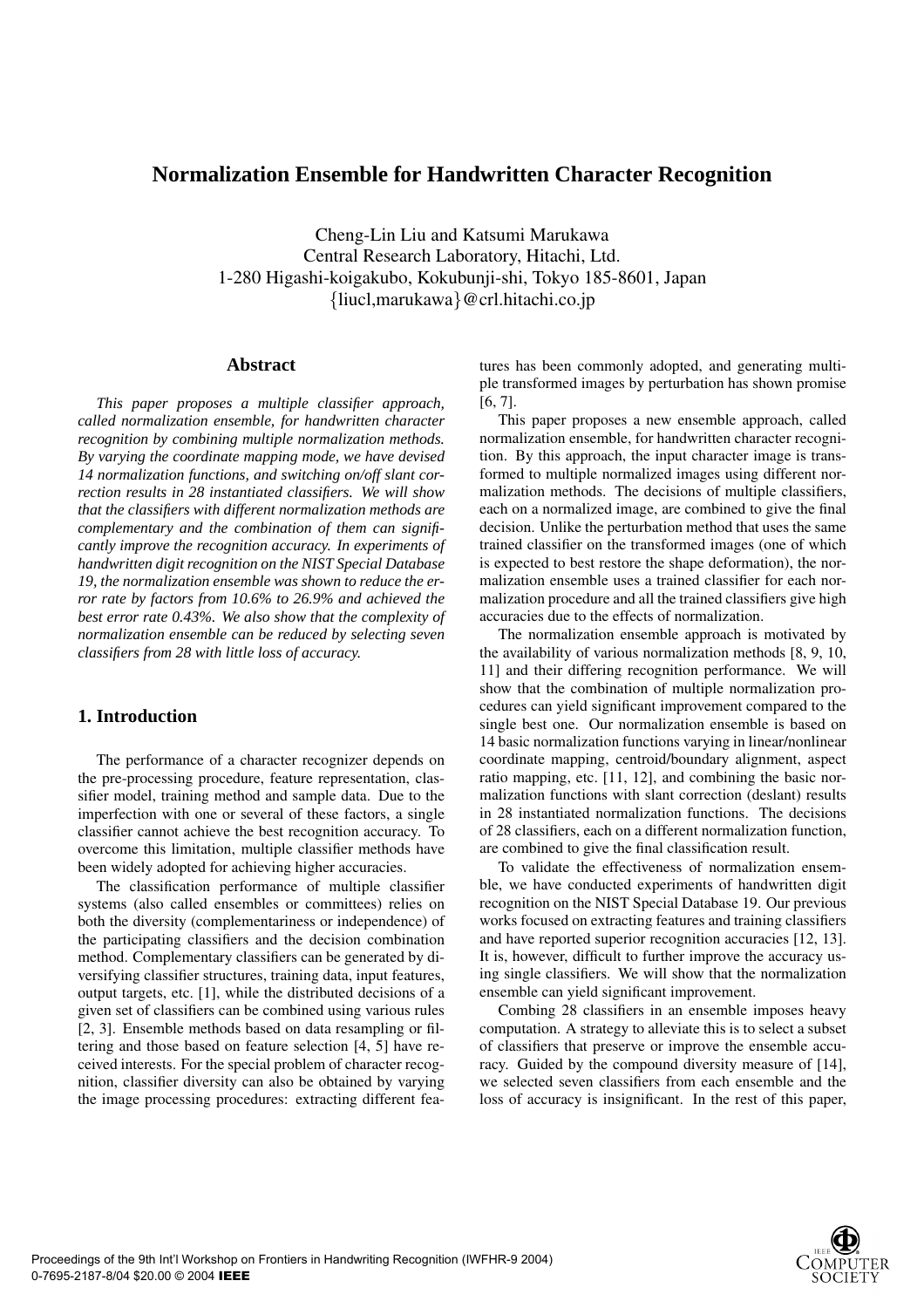Section 2 describes the normalization ensemble; Section 3 presents our experimental results and Section 4 makes conclusion.

# **2. Normalization Ensemble**

The architecture of normalization ensemble is shown in Fig. 1. The input character image is transformed to  $K$ normalized images using different normalization methods. Each normalized image then undergoes feature extraction and classification. We may extract different features and use different classifier models on the normalized images, but in this study, we use the same feature representation and same classifier model so as to investigate the effects of varying normalization. The classification on each normalized image gives a decision (class label, rank order, or class scores). The decision combiner fuses the  $K$  decisions to give the final classification result.

### **2.1 Normalization methods**

We have 14 basic (size) normalization functions, and switching on/off slant correction (deslant) to each of them results in 28 normalization functions in the ensemble. When deslant is switched on, it precedes size normalization to eliminate the slant according to second-order moments [8]. The basic normalization functions include six linear normalization functions (denoted by F0–F5), a nonlinear normalization method (F6), five moment normalization functions (F7–F11), a centroid-boundary alignment method (F12), and a bi-moment method (F13) [11]. We briefly review the normalization methods in the following.

Normalization is performed by mapping the pixels of the input image to a standard normalized image plane. The normalized plane is pre-specified and is usually a square. We control the aspect ratio of the normalized image in so-called aspect ratio adaptive normalization (ARAN) [15], in which the aspect ratio  $R_2$  of normalized image is a monotone function of the aspect ratio  $R_1$  of input image. If the input image is vertically elongated, then in the normalized plane, the vertical dimension is filled and the horizontal dimension is centered and scaled according to the aspect ratio; otherwise the horizontal dimension is filled and the vertical dimension is centered and scaled.

We roughly group the normalization methods into three categories: boundary alignment (conventional linear and nonlinear normalization), centroid alignment (moment normalization), and curve fitting (both centroid and boundaries aligned). Nonlinear normalization is based on line density equalization [9, 10]. Curve fitting-based normalization methods include a centroid-boundary alignment method (*centr-bound* for abbreviation) and a bi-moment method [11]. In both moment and bi-moment methods, the character boundaries are re-set according to second-order moments. The details of these normalization methods can be found in [11, 12]. By combining the normalization methods with different aspect ratio mapping functions, we have generated 14 basic normalization functions, which are listed as follows.

• F0: linear normalization, fixed aspect ratio,

$$
R_2=1.
$$

• F1: linear normalization, aspect ratio preserved,

$$
R_2=R_1.
$$

• F2: linear normalization, square root of aspect ratio,

$$
R_2=\sqrt{R_1}.
$$

• F3: linear normalization, cubic root of aspect ratio,

$$
R_2 = \sqrt[3]{R_1}.
$$

• F4: linear normalization, piecewise linear of aspect ratio,

$$
R_2 = \begin{cases} 0.25 + 1.5R_1, & \text{if } R_1 < 0.5\\ 1, & \text{otherwise} \end{cases}
$$

• F5: linear normalization, square root of sine,

$$
R_2 = \sqrt{\sin(\frac{\pi}{2}R_1)}.
$$

- F6: nonlinear normalization with aspect ratio mapping F5. The line density histograms are computed by the method of [9].
- F7: moment normalization, aspect ratio preserved.
- F8: moment normalization, square root of aspect ratio.
- F9: moment normalization, cubic root of aspect ratio.
- F10: moment normalization, aspect ratio mapping F5.
- F11: moment normalization, aspect ratio  $R_2 = 1$ .
- F12: centr-bound method, aspect ratio mapping F5.
- F13: bi-moment method, aspect ratio mapping F5.

Examples of 14 normalization functions are shown in Fig. 2, where the leftmost image is the input image and the other images are the normalized ones.

We refer to the basic normalization functions as  $F0-F13$ . while the normalization functions preceded by deslant are referred to as D0–D13.

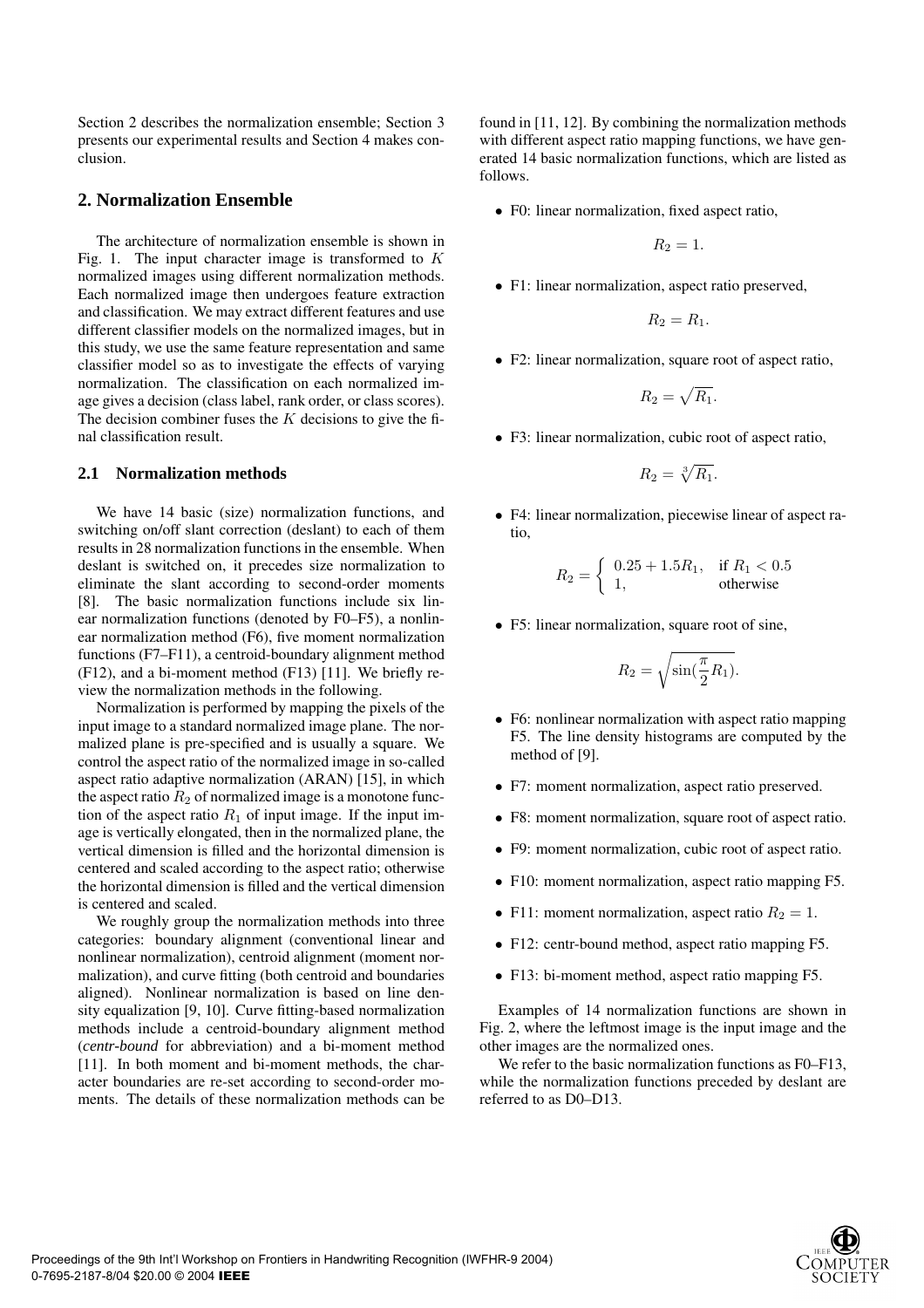

**Figure 1. Architecture of normalization ensemble for character recognition. "Norm M.K" stands for "Normalization Method No.K" and "Feature Ex." is "Feature Extraction".**



**Figure 2. Examples of character image normalization.**

### **2.2 Classifier combination and selection**

We test two combination rules for combining the decisions in normalization ensemble: abstract-level combination by plurality vote (PV) and measurement-level combination by the sum-rule (SR) [2]. For measurement-level combination, we transform the classifier outputs (class scores) into confidence measures that represent the class probabilities. The benefits of confidence transformation have been demonstrated in [16]. The classifier outputs are first rescaled to a moderate range using a scaling function and then transformed into confidence measures using an activation function. For scaling, we take the one-dimensional Gaussian density modeling method of Schürmann [17], and for activation, we approximate multi-class posterior probabilities by combining sigmoid measures using the Dempster-Shafer theory of evidence. The details of confidence transformation can be found in [16].

The complexity of normalization ensemble can be reduced by selecting a subset of classifiers for combination. The subset is selected with the aim of optimizing a selection criterion on a validation dataset. The combination accuracy on the validation set has often been taken as the selection criterion, but some diversity measures are computationally simple and generalize well to unseen data. We use the compound diversity (CD) measure of Giacinto and Roli [14], which is the complement of the double-fault percentage of a pair of classifiers. For evaluating a subset of classifiers, we average the CD measure over all pairs of them. The subset with the maximum average CD is selected. To overcome the exponential explosion of exhaustive search, we use a suboptimal sequential search method, the plus l-take way r (PTA(l,r)) method for selecting a specified number of classifiers.

## **3. Experimental Results**

We tested normalization ensembles in handwritten digit recognition on the NIST Special Database 19 (SD19). From this very large database, we compiled medium-size datasets for training, validation, and testing [18]. Our training set contains 66,214 digit samples of 600 writers, the validation set contains 22,271 samples of 200 writers, and the test set contains 45,398 samples of 400 writers. The training set was used for estimating the classifier parameters. The validation set was used for selecting hyper-parameters of clas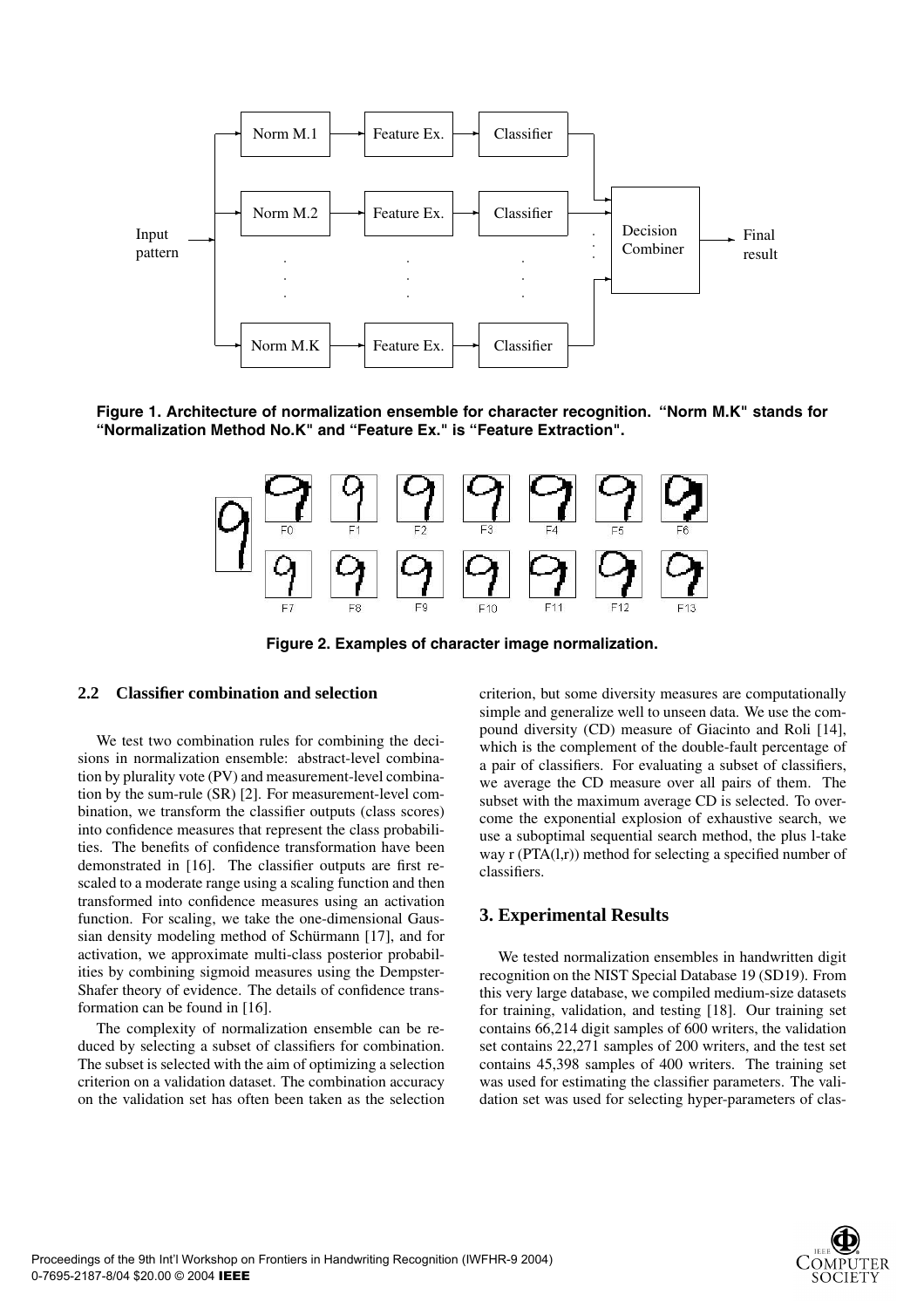sifiers and for training classifier combination (confidence transformation, weighted combination, subset selection).

The features and classifier models were selected from those that yielded high performance in our previous experiments [12]. We tested three direction features in normalization ensembles: the blurred chaincode feature, the normalization-cooperated feature extraction (NCFE) [19], and the gradient feature on gray-scale normalized images. We only show the results of 8-direction features (200 dimensional) because they yield higher recognition accuracies than 4-orientation features. The NCFE feature measures the distribution of contour directions before normalization (only the stroke positions are mapped by normalization). To enlarge the diversity among the classifiers with NCFE, we also map the stroke contour directions in normalization. The horizontal and vertical directions do not change, while the mapped diagonal directions are decomposed to standard chaincode directions in a similar way to the gradient feature [12, 13]. We call this method modified NCFE (MNCFE).

For classification, we selected the popular neural network multi-layer perceptron (MLP), the polynomial classifier [20] and the discriminative learning quadractic discriminant function (DLQDF) [21]. The PC and the DLQDF were shown to yield high accuracies among the classifiers besides support vector classifiers (SVCs) [13]. The classifier structures were tuned to give high accuracies to the validation set. As a result, the MLP has one layer of 300 hidden units, the PC uses 70 principal components for binomial expansion, and the DLQDF uses 40 eigenvectors for each class.

A normalization ensemble was build for each combination of feature type and classifier model. In addition to combining 28 classifiers, we also tested small ensembles combining 14 basic normalization functions, either with (D0– 13) or without deslant (F0–13). In each normalization ensemble, the lowest error rate was given either by moment normalization (F8, F9 or F10) or by curve fitting-based normalization (F12 or F13). Deslant normalization (D0–13) mostly gave higher accuracy than the corresponding normalization function without deslant. The globally lowest error rate, 0.50%, was given by the PC on gradient feature and deslant normalization function D8.

#### **3.1 Results of normalization ensembles**

The error rates of normalization ensembles on the test set are shown in Table 1. For each ensemble, we show the error rate of the best individual classifier (i.e., the best normalization function), the error rate of Oracle that gives correct classification when at least a participating classifier classifies correctly, and the error rates of combination by plurality vote (PV) and sum-rule (SR). We also show the error reduction rate of each ensemble as compared to the best individual error rate.

The error rate of Oracle is the intersection of classification error of different methods. We can see that this intersection is very small and hence indicates good complementariness between the normalization methods. The combination of classifiers with difference normalization methods yields lower error rate than the best individual classifier. Measurement-level combination (SR) mostly yields lower error rate than abstract-level combination (PV) by better utilizing the output information of classifiers.

The error reduction rate of normalization ensembles ranges from 1.9% to 25.6% for ensembles of 14 classifiers, and from 10.6% to 26.9% for ensembles of 28 classifiers. It turns out that error reduction rate is higher for inferior features (e.g., chaincode feature) and classifier models (e.g., MLP) than for superior ones. The MNCFE, though individually performs comparably with the chaincode feature, yields lower ensemble accuracy due to the insufficient complementariness. The globally best classification performance was yielded by the ensemble of superior feature (gradient feature) and classifier models (PC and LDQDF). The lowest error rate, 0.43%, is a significant improvement compared to the best individual classifier (0.50%).

The improvement of normalization ensembles is significant because the misclassified test samples by individual classifiers are really difficult and even the support vector classifiers (SVCs) do not reduce the error rates significantly. Fig. 3 shows some test samples misclassified by an individual classifier of high accuracy, which have ambiguous shapes and some were even mis-labeled.



**Figure 3. Digit samples misclassified by an individual classifier of high accuracy.**

Table 2 shows the test error rates of an SVC with Gaussian (radial basis function) kernel (SVC-rbf, comprised of

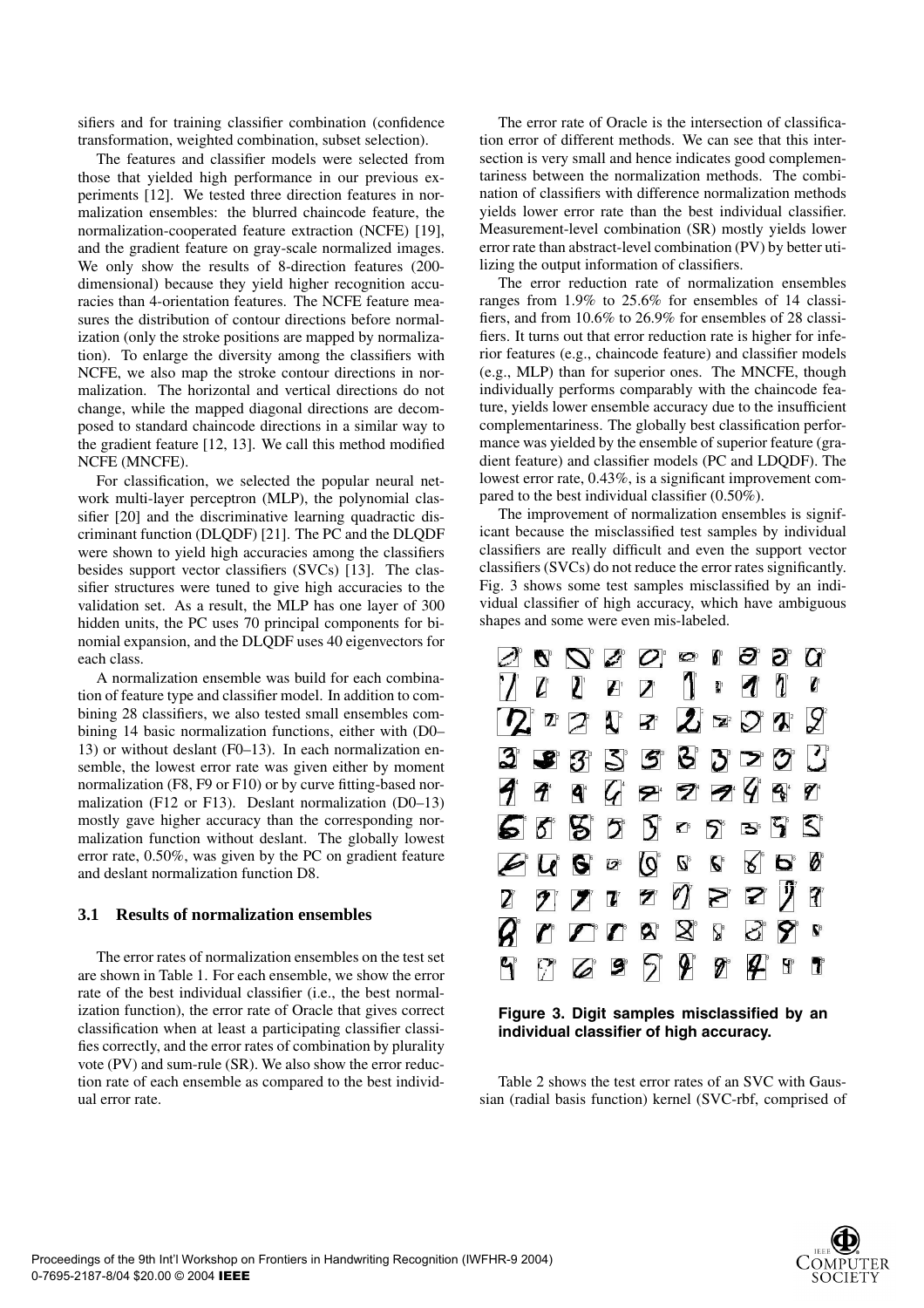| Classifier   | Feature      | .<br>Normalization<br>PV<br>Oracle<br><b>Best</b> |      | --,<br>SR | Red. |      |                  |
|--------------|--------------|---------------------------------------------------|------|-----------|------|------|------------------|
| <b>MLP</b>   | chaincode    | $F0-13$                                           | 0.82 | 0.12      | 0.61 | 0.61 | 25.6             |
|              |              | $D0-13$                                           | 0.67 | 0.12      | 0.54 | 0.51 | 23.9             |
|              |              | $(F0-13)+(D0-13)$                                 | 0.67 | 0.07      | 0.50 | 0.49 | 26.9             |
|              | <b>MNCFE</b> | $F0-13$                                           | 0.79 | 0.18      | 0.67 | 0.65 | 17.7             |
|              |              | $D0$ -13                                          | 0.69 | 0.17      | 0.59 | 0.57 | 17.4             |
|              |              | $(F0-13)+(D0-13)$                                 | 0.69 | 0.11      | 0.53 | 0.51 | 26.1             |
|              | gradient     | $F0-13$                                           | 0.73 | 0.17      | 0.59 | 0.57 | 21.9             |
|              |              | $D0-13$                                           | 0.57 | 0.13      | 0.54 | 0.52 | 8.8              |
|              |              | $(F0-13)+(D0-13)$                                 | 0.57 | 0.08      | 0.47 | 0.48 | 17.5             |
|              | chaincode    | $F0-13$                                           | 0.66 | 0.14      | 0.55 | 0.55 | 16.7             |
| PC           |              | $D0$ -13                                          | 0.56 | 0.12      | 0.49 | 0.47 | 16.1             |
|              |              | $(F0-13)+(D0-13)$                                 | 0.56 | 0.08      | 0.48 | 0.47 | 16.1             |
|              | <b>MNCFE</b> | $F0-13$                                           | 0.58 | 0.19      | 0.56 | 0.58 | $\overline{3.4}$ |
|              |              | $D0$ -13                                          | 0.57 | 0.19      | 0.54 | 0.52 | $\!\!\!\!\!8.8$  |
|              |              | $(F0-13)+(D0-13)$                                 | 0.57 | 0.11      | 0.50 | 0.49 | 16.3             |
|              | gradient     | $\overline{F0-13}$                                | 0.54 | 0.18      | 0.54 | 0.53 | $\overline{1.9}$ |
|              |              | $D0-13$                                           | 0.50 | 0.15      | 0.47 | 0.46 | 8.0              |
|              |              | $(F0-13)+(D0-13)$                                 | 0.50 | 0.10      | 0.44 | 0.44 | 12.0             |
|              | chaincode    | $F0-13$                                           | 0.66 | 0.12      | 0.53 | 0.53 | 19.7             |
|              |              | $D0$ -13                                          | 0.54 | 0.12      | 0.47 | 0.46 | 14.8             |
|              |              | $(F0-13)+(D0-13)$                                 | 0.54 | 0.06      | 0.46 | 0.45 | 16.7             |
|              | <b>MNCFE</b> | $\overline{F0-13}$                                | 0.61 | 0.21      | 0.54 | 0.54 | 11.5             |
| <b>DLQDF</b> |              | $D0-13$                                           | 0.59 | 0.22      | 0.58 | 0.54 | 8.5              |
|              |              | $(F0-13)+(D0-13)$                                 | 0.59 | 0.13      | 0.50 | 0.49 | 10.6             |
|              | gradient     | $F0-13$                                           | 0.53 | 0.14      | 0.49 | 0.49 | 7.5              |
|              |              | $D0-13$                                           | 0.51 | 0.15      | 0.47 | 0.46 | 9.8              |
|              |              | $(F0-13)+(D0-13)$                                 | 0.51 | 0.08      | 0.45 | 0.43 | 15.7             |

**Table 1. Classification error rates (%) and error reduction (Red.) rates (%).**

ten binary classifiers each separating one class from the others) on normalization function F9. The implementation details of SVC-rbf can be found in [13]. We can see that the lowest error rate of SVC-rbf, 0.49%, is not significantly better than the individual PC (0.50%) or DLQDF (0.51%). The SVCs are very expensive in storage and computation due to the large number of support vectors. The normalization ensemble achieves significantly higher accuracies at comparable or lower complexity.

The comparison of normalization ensemble and perturbation method is of interest. Since the classification accuracy depends on the feature representation and classifier model as well as the dataset, it is hard to directly compare their performances. On two NIST test sets, Ha et al. reported error reduction rates 16.4% (from accuracy 99.45% to 99.54%) and 9.4% (from accuracy 96.80% to 97.10%) [7]. The effect of our normalization ensembles is at least comparable to this. As to the computational complexity, both normalization ensemble and perturbation method perform normalization and classification multiple times, yet the normalization ensemble is more expensive in storage because it uses multiple classifiers. This complexity can be reduced by classifier selection.

**Table 2. Error rates of support vector classifier with Gaussian kernel on normalization function F9.**

| Feature      | deslant | #SV   | Error $(\% )$ |
|--------------|---------|-------|---------------|
| chaincode    | no      | 8,170 | 0.59          |
|              | yes     | 6,722 | 0.53          |
| <b>MNCFE</b> | no      | 8,077 | 0.55          |
|              | yes     | 6,784 | 0.56          |
| gradient     | no      | 7,141 | 0.50          |
|              | yes     | 5,822 | 0.49          |

#SV: number of distinct support vectors

# **3.2 Results of classifier subset selection**

By selecting seven classifiers from 28, the classification error rates on the test set are shown in Table 3, where we also show the selected normalization functions. Comparing the error rates of selected subsets with those of ensembles combining all 28 classifiers (Table 1), the combination per-